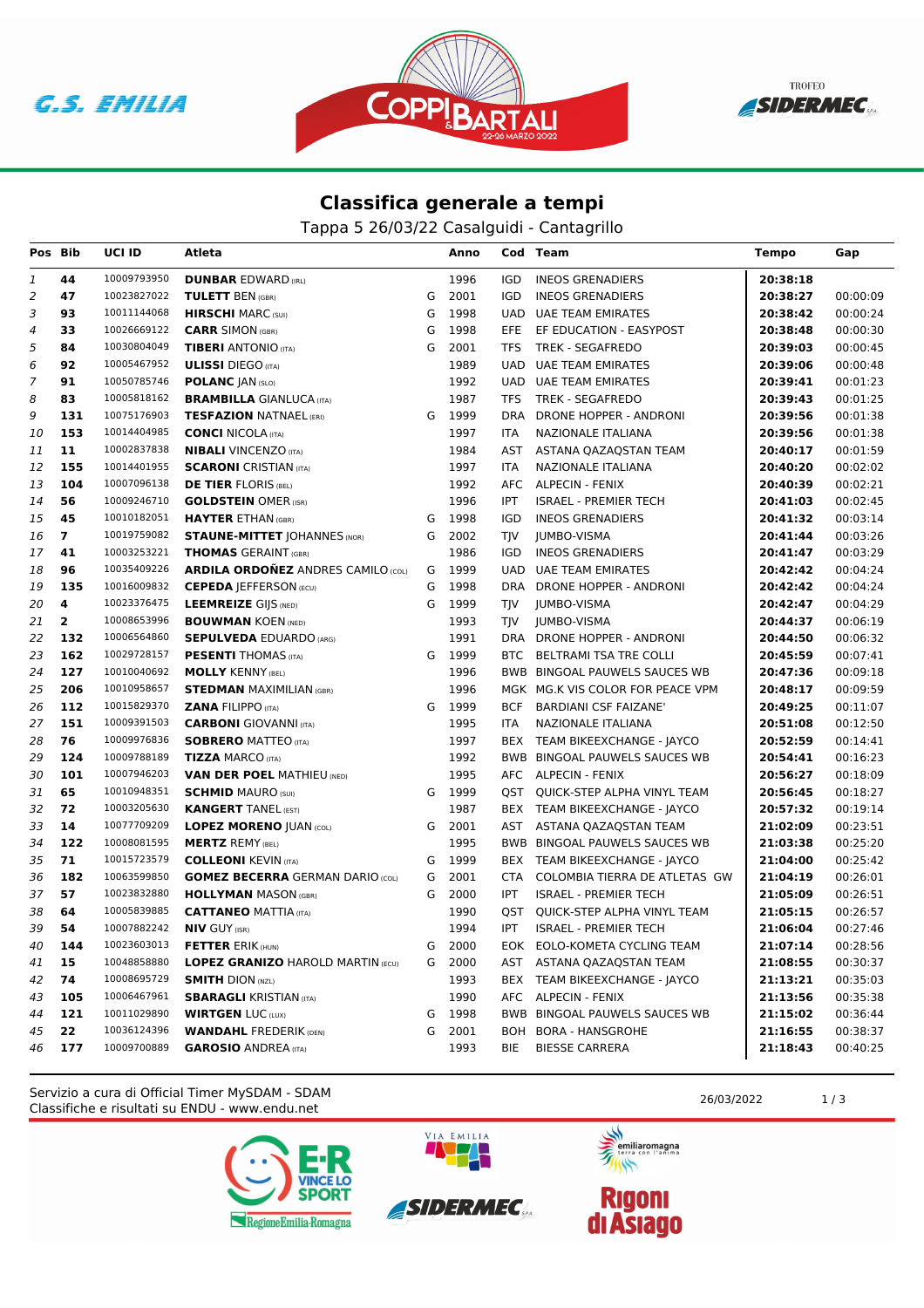





## **Classifica generale a tempi**

Tappa 5 26/03/22 Casalguidi - Cantagrillo

| Pos Bib |     | UCI ID      | Atleta                                    |   | Anno   |            | Cod Team                          | <b>Tempo</b> | Gap      |
|---------|-----|-------------|-------------------------------------------|---|--------|------------|-----------------------------------|--------------|----------|
| 47      | 85  | 10004433789 | <b>GALLOPIN TONY (FRA)</b>                |   | 1988   | TFS        | TREK - SEGAFREDO                  | 21:19:00     | 00:40:42 |
| 48      | 62  | 10009971378 | <b>CAVAGNA RÉMI (FRA)</b>                 |   | 1995   | QST        | QUICK-STEP ALPHA VINYL TEAM       | 21:21:37     | 00:43:19 |
| 49      | 143 | 10038165642 | <b>GARCIA GONZALEZ SERGIO (ESP)</b>       | G | 1999   |            | EOK EOLO-KOMETA CYCLING TEAM      | 21:22:27     | 00:44:09 |
| 50      | 35  | 10011237634 | <b>SHAW JAMES (GBR)</b>                   |   | 1996   |            | EFE EF EDUCATION - EASYPOST       | 21:25:36     | 00:47:18 |
| 51      | 77  | 10009812239 | <b>MAAS JAN (NED)</b>                     |   | 1996   |            | BEX TEAM BIKEEXCHANGE - JAYCO     | 21:26:44     | 00:48:26 |
| 52      | 102 | 10007291754 | <b>RIESEBEEK OSCAR (NED)</b>              |   | 1992   |            | AFC ALPECIN - FENIX               | 21:26:58     | 00:48:40 |
| 53      | 5   | 10022761032 | <b>VAN DIJKE MICK (NED)</b>               | G | 2000   | TJV        | JUMBO-VISMA                       | 21:31:05     | 00:52:47 |
| 54      | 61  | 10007523241 | <b>ČERNÝ JOSEF</b> (CZE)                  |   | 1993   | QST        | QUICK-STEP ALPHA VINYL TEAM       | 21:32:26     | 00:54:08 |
| 55      | 175 | 10015920007 | <b>BELLERI MICHAEL (ITA)</b>              |   | G 1999 | BIE        | <b>BIESSE CARRERA</b>             | 21:33:56     | 00:55:38 |
| 56      | 32  | 10009817188 | <b>VAN DEN BERG JULIUS (NED)</b>          |   | 1996   | EFE.       | EF EDUCATION - EASYPOST           | 21:34:49     | 00:56:31 |
| 57      | 171 | 10029787367 | <b>CIUCCARELLI RICCARDO (ITA)</b>         | G | 2000   | BIE        | <b>BIESSE CARRERA</b>             | 21:34:53     | 00:56:35 |
| 58      | 107 | 10016485839 | <b>VAN DEN BOSSCHE FABIO (BEL)</b>        | G | 2000   |            | AFC ALPECIN - FENIX               | 21:35:17     | 00:56:59 |
| 59      | 183 | 10064783250 | <b>PINZON VILLALBA EDGAR ANDRES (COL)</b> | G | 2001   | CTA        | COLOMBIA TIERRA DE ATLETAS GW     | 21:36:47     | 00:58:29 |
| 60      | 197 | 10014968191 | <b>MONACO ALESSANDRO (ITA)</b>            | G | 1998   |            | GTS GIOTTI VICTORIA - SAVINI DUE  | 21:36:57     | 00:58:39 |
| 61      | 25  | 10010966236 | <b>GAMPER PATRICK (AUT)</b>               |   | 1997   |            | BOH BORA - HANSGROHE              | 21:37:08     | 00:58:50 |
| 62      | 202 | 10019372601 | <b>DOUBLE PAUL (GBR)</b>                  |   | 1996   |            | MGK MG.K VIS COLOR FOR PEACE VPM  | 21:37:34     | 00:59:16 |
| 63      | 31  | 10008663090 | <b>BETTIOL ALBERTO (ITA)</b>              |   | 1993   | EFE        | EF EDUCATION - EASYPOST           | 21:40:42     | 01:02:24 |
| 64      | 161 | 10030311066 | <b>PIRAS ANDREA (ITA)</b>                 | G | 2002   | <b>BTC</b> | BELTRAMI TSA TRE COLLI            | 21:41:34     | 01:03:16 |
| 65      | 114 | 10015920714 | <b>EL GOUZI OMAR (ITA)</b>                | G | 1999   | <b>BCF</b> | <b>BARDIANI CSF FAIZANE'</b>      | 21:41:38     | 01:03:20 |
| 66      | 236 | 10014405490 | <b>LUCCA RICCARDO (ITA)</b>               |   | 1997   | IWM        | <b>WORK SERVICE - VITALCARE -</b> | 21:41:38     | 01:03:20 |
| 67      | 146 | 10011188124 | <b>MARTIN ROMERO DAVID (ESP)</b>          | G | 1999   |            | EOK EOLO-KOMETA CYCLING TEAM      | 21:42:15     | 01:03:57 |
| 68      | 123 | 10016305074 | <b>PAQUOT TOM (BEL)</b>                   | G | 1999   |            | BWB BINGOAL PAUWELS SAUCES WB     | 21:42:15     | 01:03:57 |
| 69      | 12  | 10009392210 | <b>NIBALI</b> ANTONIO (ITA)               |   | 1992   |            | AST ASTANA QAZAQSTAN TEAM         | 21:42:21     | 01:04:03 |
| 70      | 187 | 10068247968 | <b>RICO LEMUS CRISTIAN DAVID (COL)</b>    |   | G 2001 | CTA        | COLOMBIA TIERRA DE ATLETAS GW     | 21:42:40     | 01:04:22 |
| 71      | 137 | 10005658114 | <b>ZARDINI EDOARDO</b> (ITA)              |   | 1989   |            | DRA DRONE HOPPER - ANDRONI        | 21:43:22     | 01:05:04 |
| 72      | 82  | 10007518894 | <b>PELLAUD SIMON (SUI)</b>                |   | 1992   |            | TFS TREK - SEGAFREDO              | 21:43:22     | 01:05:04 |
| 73      | 207 | 10023491663 | <b>CAROLLO</b> FRANCESCO (ITA)            | G | 2000   |            | MGK MG.K VIS COLOR FOR PEACE VPM  | 21:45:08     | 01:06:50 |
| 74      | 156 | 10029878408 | <b>PETRELLI</b> GABRIELE (ITA)            | G | 2000   | ITA.       | NAZIONALE ITALIANA                | 21:45:51     | 01:07:33 |
| 75      | 42  | 10005776231 | <b>WURF CAMERON (AUS)</b>                 |   | 1983   | IGD        | <b>INEOS GRENADIERS</b>           | 21:46:07     | 01:07:49 |
| 76      | 233 | 10014478343 | <b>COLOMBO RAUL (ITA)</b>                 |   | 1996   | <b>IWM</b> | <b>WORK SERVICE - VITALCARE -</b> | 21:46:45     | 01:08:27 |
| 77      | 133 | 10005390958 | <b>BISOLTI ALESSANDRO (ITA)</b>           |   | 1985   | <b>DRA</b> | DRONE HOPPER - ANDRONI            | 21:46:45     | 01:08:27 |
| 78      | 63  | 10009966530 | <b>KNOX JAMES (GBR)</b>                   |   | 1995   |            | QST QUICK-STEP ALPHA VINYL TEAM   | 21:46:45     | 01:08:27 |
| 79      | 203 | 10029851934 | <b>CORTESE JACOPO (ITA)</b>               | G | 2000   |            | MGK MG.K VIS COLOR FOR PEACE VPM  | 21:46:46     | 01:08:28 |
| 80      | 13  | 10036104895 | <b>NURLYKHASSYM NURBERGEN (KAZ)</b>       | G | 2000   |            | AST ASTANA QAZAQSTAN TEAM         | 21:49:56     | 01:11:38 |
| 81      | 125 | 10015678719 | <b>MEENS JOHAN (BEL)</b>                  | G | 1999   |            | BWB BINGOAL PAUWELS SAUCES WB     | 21:50:19     | 01:12:01 |
| 82      | 231 | 10030344715 | <b>BORTOLUZZI</b> GIOVANNI (ITA)          | G | 2002   | IWM.       | <b>WORK SERVICE - VITALCARE -</b> | 21:50:50     | 01:12:32 |
| 83      | 43  | 10010087778 | <b>DE PLUS LAURENS (BEL)</b>              |   | 1995   | IGD        | <b>INEOS GRENADIERS</b>           | 21:50:55     | 01:12:37 |
| 84      | 195 | 10014407009 | <b>DALLA VALLE NICOLAS (ITA)</b>          |   | 1997   | GTS        | GIOTTI VICTORIA - SAVINI DUE      | 21:51:25     | 01:13:07 |
| 85      | 201 | 10010128905 | <b>WRIGHT PAUL (NZL)</b>                  | G | 1998   |            | MGK MG.K VIS COLOR FOR PEACE VPM  | 21:53:38     | 01:15:20 |
| 86 51   |     |             | 10004393676 FROOME CHRISTOPHER (GBR)      |   | 1985   |            | IPT ISRAEL - PREMIER TECH         | 21:54:27     | 01:16:09 |
| 87      | 174 | 10054909155 | <b>NORDAL MATTIAS (DEN)</b>               |   | G 2001 | BIE        | <b>BIESSE CARRERA</b>             | 21:54:55     | 01:16:37 |
| 88      | 234 | 10015134004 | <b>ZANDRI FRANCESCO (ITA)</b>             |   | 1997   |            | IWM WORK SERVICE - VITALCARE -    | 21:54:55     | 01:16:37 |
| 89      | 34  | 10004759650 | <b>HOWES ALEX (USA)</b>                   |   | 1988   |            | EFE EF EDUCATION - EASYPOST       | 21:54:55     | 01:16:37 |
| 90      | 145 | 10010783855 | <b>VIEGAS DANIEL (POR)</b>                |   | G 1998 |            | EOK EOLO-KOMETA CYCLING TEAM      | 21:55:56     | 01:17:38 |
| 91      | 225 | 10033022319 | <b>AMELLA MATTEO (ITA)</b>                |   | G 2001 |            | COR TEAM CORRATEC                 | 21:55:56     | 01:17:38 |
| 92      | 103 | 10009136168 | <b>TAMINIAUX LIONEL (BEL)</b>             |   | 1996   |            | AFC ALPECIN - FENIX               | 21:56:09     | 01:17:51 |

Classifiche e risultati su ENDU - www.endu.net Servizio a cura di Official Timer MySDAM - SDAM 26/03/2022 2 / 3





VIA EMILIA

**ANTISTICATION** 

emiliaromagna  $\overline{\mathscr{C}}$ 

**Rigoni<br>di Asiago**